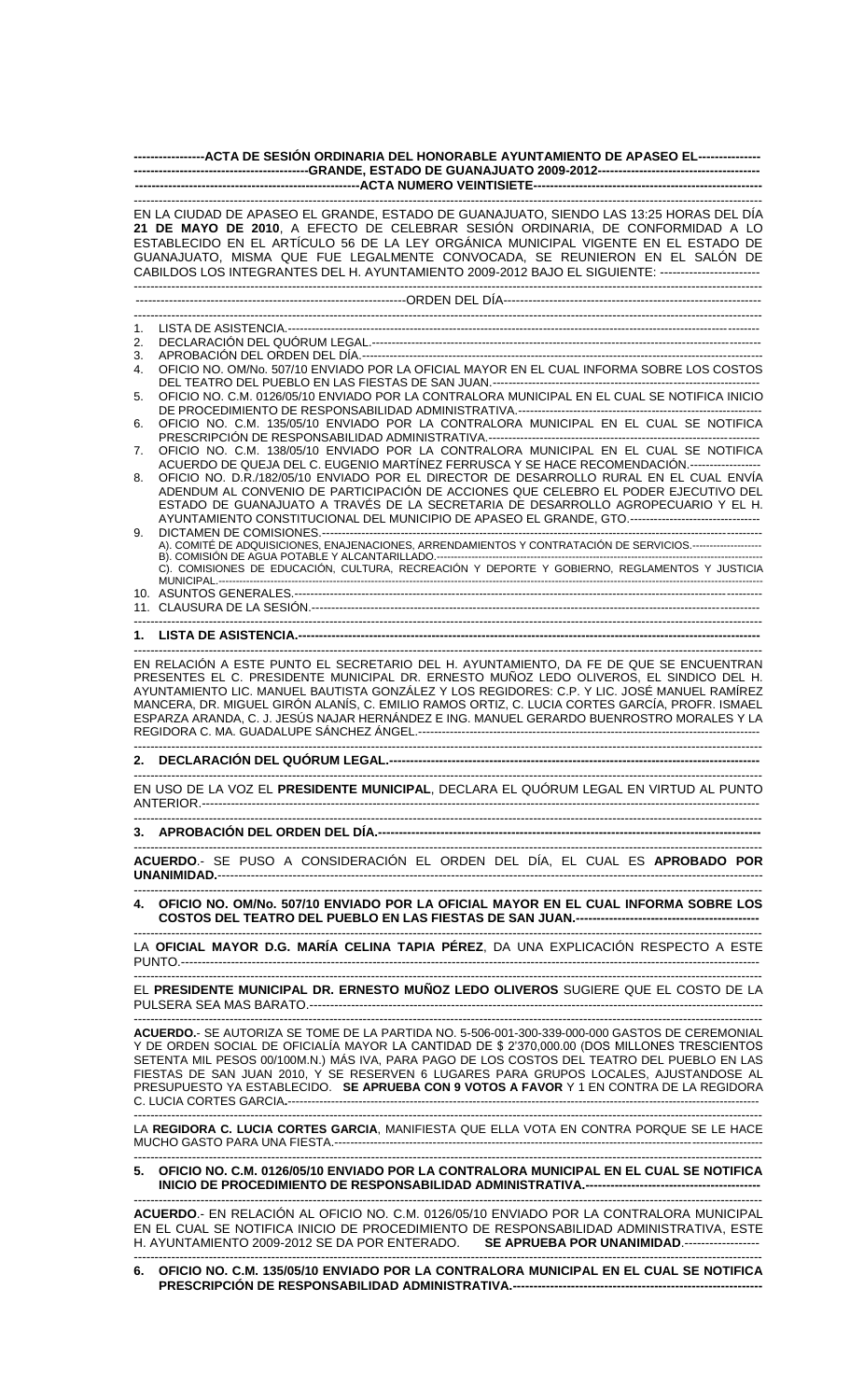------------------------------------------------------------------------------------------------------------------------------------------------------- **ACUERDO**.- EN RELACIÓN AL OFICIO NO. C.M. 135/05/10 ENVIADO POR LA CONTRALORA MUNICIPAL EN EL CUAL SE NOTIFICA INICIO DE PROCEDIMIENTO DE RESPONSABILIDAD ADMINISTRATIVA, ESTE H. AYUNTAMIENTO 2009-2012 SE DA POR ENTERADO. SE APRUEBA POR UNANIMIDAD.---

## ------------------------------------------------------------------------------------------------------------------------------------------------------- **7. OFICIO NO. C.M. 138/05/10 ENVIADO POR LA CONTRALORA MUNICIPAL EN EL CUAL SE NOTIFICA ACUERDO DE QUEJA DEL C. EUGENIO MARTÍNEZ FERRUSCA Y SE HACE RECOMENDACIÓN.--------**

------------------------------------------------------------------------------------------------------------------------------------------------------- **ACUERDO**.- EN RELACIÓN AL OFICIO NO. C.M. 238/05/10 ENVIADO POR LA CONTRALORA MUNICIPAL EN EL CUAL SE NOTIFICA INICIO DE PROCEDIMIENTO DE RESPONSABILIDAD ADMINISTRATIVA, ESTE<br>EL AYUNTAMIENTO 2009-2012 SE DA POR ENTERADO. **SE APRUEBA POR UNANIMIDAD** -------------------H. AYUNTAMIENTO 2009-2012 SE DA POR ENTERADO.

------------------------------------------------------------------------------------------------------------------------------------------------------- **8. OFICIO NO. D.R./182/05/10 ENVIADO POR EL DIRECTOR DE DESARROLLO RURAL EN EL CUAL ENVÍA ADENDUM AL CONVENIO DE PARTICIPACIÓN DE ACCIONES QUE CELEBRO EL PODER EJECUTIVO DEL ESTADO DE GUANAJUATO A TRAVÉS DE LA SECRETARIA DE DESARROLLO AGROPECUARIO Y EL H. AYUNTAMIENTO CONSTITUCIONAL DEL MUNICIPIO DE APASEO EL GRANDE, GTO.-**

------------------------------------------------------------------------------------------------------------------------------------------------------- EL **REGIDOR ING. MANUEL GERARDO BUENROSTRO MORALES** PROPONE QUE ESTE PUNTO SE VAYA A LA COMISIÓN DE DESARROLLO RURAL PARA QUE LO ANALICE Y SE PRECISE QUE CANTIDADES SE CONDONARON ---

------------------------------------------------------------------------------------------------------------------------------------------------------- EL **REGIDOR C. J. JESÚS NAJAR HERNÁNDEZ**, OPINA QUE ES MAS PRACTICO HACER UN DICTAMEN Y ESPECIFICAR PORQUE SE LES CONDONO.----------------------------------------------------------------------------------------

------------------------------------------------------------------------------------------------------------------------------------------------------- SE PROPONE QUE EL OFICIO NO. D.R./182/05/10 ENVIADO POR EL DIRECTOR DE DESARROLLO RURAL EN EL CUAL ENVÍA ADENDUM AL CONVENIO DE PARTICIPACIÓN DE ACCIONES QUE CELEBRO EL PODER EJECUTIVO DEL ESTADO DE GUANAJUATO A TRAVÉS DE LA SECRETARIA DE DESARROLLO AGROPECUARIO Y EL H. AYUNTAMIENTO CONSTITUCIONAL DEL MUNICIPIO DE APASEO EL GRANDE, GTO., PASE A LA COMISIÓN DE DESARROLLO RURAL Y FOMENTO AGROPECUARIO PARA SU ANÁLISIS Y POSTERIOR DICTAMEN, PROPUESTA POR LA QUE ESTÁN A FAVOR LOS REGIDORES **C. LUCIA CORTES GARCÍA, PROFR. ISMAEL ESPARZA ARANDA, C. J. JESÚS NAJAR HERNÁNDEZ E ING. MANUEL GERARDO BUENROSTRO MORALES**.------------------------------------------------------------------------------------------------------------------------------------------------

------------------------------------------------------------------------------------------------------------------------------------------------------- SE PROPONE RATIFICAR EL ADENDUM MODIFICATORIO AL CONVENIO DE PARTICIPACIÓN DE ACCIONES, QUE CELEBRO EL PODER EJECUTIVO DEL ESTADO DE GUANAJUATO A TRAVÉS DE LA SECRETARIA DE DESARROLLO AGROPECUARIO Y EL H. AYUNTAMIENTO CONSTITUCIONAL EL MUNICIPIO DE APASEO EL GRANDE, GTO., PROPUESTA POR LA QUE ESTÁN A FAVOR EL **PRESIDENTE MUNICIPAL DR. ERNESTO MUÑOZ LEDO OLIVEROS**, EL **SINDICO DEL H. AYUNTAMIENTO LIC. MANUEL BAUTISTA GONZÁLEZ** Y LOS **REGIDORES: C. MA. GUADALUPE SÁNCHEZ ÁNGEL, C.P. Y LIC. JOSÉ MANUEL RAMÍREZ MANCERA, DR. MIGUEL GIRÓN ALANÍS Y C. EMILIO RAMOS ORTIZ**.-------------------------------------------------------------------------------------

------------------------------------------------------------------------------------------------------------------------------------------------------- **ACUERDO**.- SE RATIFICA EL ADENDUM MODIFICATORIO AL CONVENIO DE PARTICIPACIÓN DE ACCIONES, QUE CELEBRO EL PODER EJECUTIVO DEL ESTADO DE GUANAJUATO A TRAVÉS DE LA SECRETARIA DE DESARROLLO AGROPECUARIO Y EL H. AYUNTAMIENTO CONSTITUCIONAL EL MUNICIPIO DE APASEO EL<br>GRANDE, GTO. SE APRUEBA CON 6 VOTOS A FAVOR Y 4 EN CONTRA DE LOS REGIDORES C. LUCIA **SE APRUEBA CON 6 VOTOS A FAVOR** Y 4 EN CONTRA DE LOS REGIDORES C. LUCIA CORTES GARCÍA, PROFR. ISMAEL ESPARZA ARANDA, C. J. JESÚS NAJAR HERNÁNDEZ E ING. MANUEL GERARDO BUENROSTRO MORALES.---------------------------------------------------------------------------------------------------------------------------------------------------------------

**DICTAMEN DE COMISIONES.-**

A). COMITÉ DE ADQUISICIONES, ENAJENACIONES, ARRENDAMIENTOS Y CONTRATACIÓN DE SERVICIOS. **B). COMISIÓN DE AGUA POTABLE Y ALCANTARILLADO.--------------------------------------------------------------------------------- C). COMISIONES DE EDUCACIÓN, CULTURA, RECREACIÓN Y DEPORTE Y GOBIERNO, REGLAMENTOS Y JUSTICIA MUNICIPAL.-**

------------------------------------------------------------------------------------------------------------------------------------------------------- **A). COMITÉ DE ADQUISICIONES, ENAJENACIONES, ARRENDAMIENTOS Y CONTRATACIÓN DE SERVICIOS.--------------------------------------------------------------------------------------------------------------------------------------**

------------------------------------------------------------------------------------------------------------------------------------------------------- **1**.- EL **SECRETARIO DEL H. AYUNTAMIENTO LIC. JUAN ANTONIO GARCÍA OLIVEROS**, DA LECTURA AL ACTA NO. 13ª DE FECHA 11 DE MAYO DE 2010, DEL COMITÉ DE ADQUISICIONES, ENAJENACIONES, ARRENDAMIENTOS Y CONTRATACIÓN DE SERVICIOS DEL MUNICIPIO DE APASEO EL GRANDE, GTO., EN LAS CUALES SE APROBARON LOS SIGUIENTES ACUERDOS: **13.I** ANALIZADAS Y DISCUTIDAS LAS COTIZACIONES PRESENTADAS, ÉSTE COMITÉ APRUEBA POR UNANIMIDAD AUTORIZAR A LA OFICIALÍA MAYOR A CONTRATAR EL SERVICIO DE BANQUETE CON EL PRESTADOR DE SERVICIO *BANQUETES MAGDA* REPRESENTADO POR EL C. RAÚL PAREDES GARCÍA POR LO SIGUIENTE: ELABORACIÓN DE 1000 PLATILLOS EN SU MENÚ NO. 1: ENTRADA: CHICHARRÓN CON PICO DE GALLO, ENCURTIDOS CON ESCABECHE, PLATILLO FUERTE: POLLO EN MOLE POBLANO, SERVIDO SOBRE UNA HOJA DE LECHUGA, SOPA DE FIDEO SECA, ARROZ Y TORTILLAS, POSTRE: NIEVE O CHOCOFLAN. EL SERVICIO INCLUYE: REFRESCO, HIELO, MANTELERÍA, LOZA, MESEROS, ETC. COSTO POR PLATILLO \$ 58.00 (CINCUENTA Y OCHO PESOS 00/100 MN), CONSIDERÁNDOSE LA CANTIDAD DE 1,200 (MIL DOSCIENTOS) PLATILLOS, DANDO UN TOTAL DE \$ 69,600.00 (SESENTA Y NUEVE MIL SEISCIENTOS PESOS 00/100 MN) MAS 16% DE IVA \$ 11,136.00 (ONCE MIL CIENTO TREINTA Y SEIS PESOS 00/100 MN) **DANDO UN TOTAL DE LA CONTRATACIÓN DE \$ 80,736.00 (OCHENTA MIL SETECIENTOS TREINTA Y SEIS PESOS 00/100 MN).** ASÍ MISMO SE APRUEBA POR MAYORÍA DE VOTOS LA CONTRATACIÓN DEL GRUPO MUSICAL *SAN FRANCISCO* REPRESENTADO POR EL C. JUAN MOISÉS ARROYO A UN COSTO POR HORA DE \$ 3,200.00 (TRES MIL DOSCIENTOS PESOS 00/100 MN), AMENIZANDO EL EVENTO POR 4 (CUATRO) HORAS **DANDO UN TOTAL DE LA CONTRATACIÓN DE \$ 12,800.00 (DOCE MIL OCHOCIENTOS PESOS 00/100 MN) COSTO NETO.** HACIENDO LA ACLARACIÓN QUE EL PRESTADOR DE SERVICIO NO SE ENCUENTRA INSCRITO EN EL PADRÓN DE PROVEEDORES POR NO ESTAR REGISTRADO ANTE HACIENDA, RAZÓN POR LA CUAL NO EXPEDIRÁ FACTURA Y SE REALIZARÁ EL PAGO MEDIANTE CONTRATO DE SERVICIO. PARA CUBRIR EL PAGO DE ESTAS CONTRATACIONES DE SERVICIO SE HARÁN DE LA CUENTA PÚBLICA, PARTIDA 5-506-001-300-339-000-000 DENOMINADA GASTOS DE CEREMONIAL Y DE ORDEN SOCIAL Y PARA CONTROL DE PRESUPUESTO PROGRAMÁTICO CARGARÁ AL PROGRAMA 3, PROYECTO 3, META 3. **13.II** ANALIZADAS Y DISCUTIDAS LAS COTIZACIONES PRESENTADAS, ÉSTE COMITÉ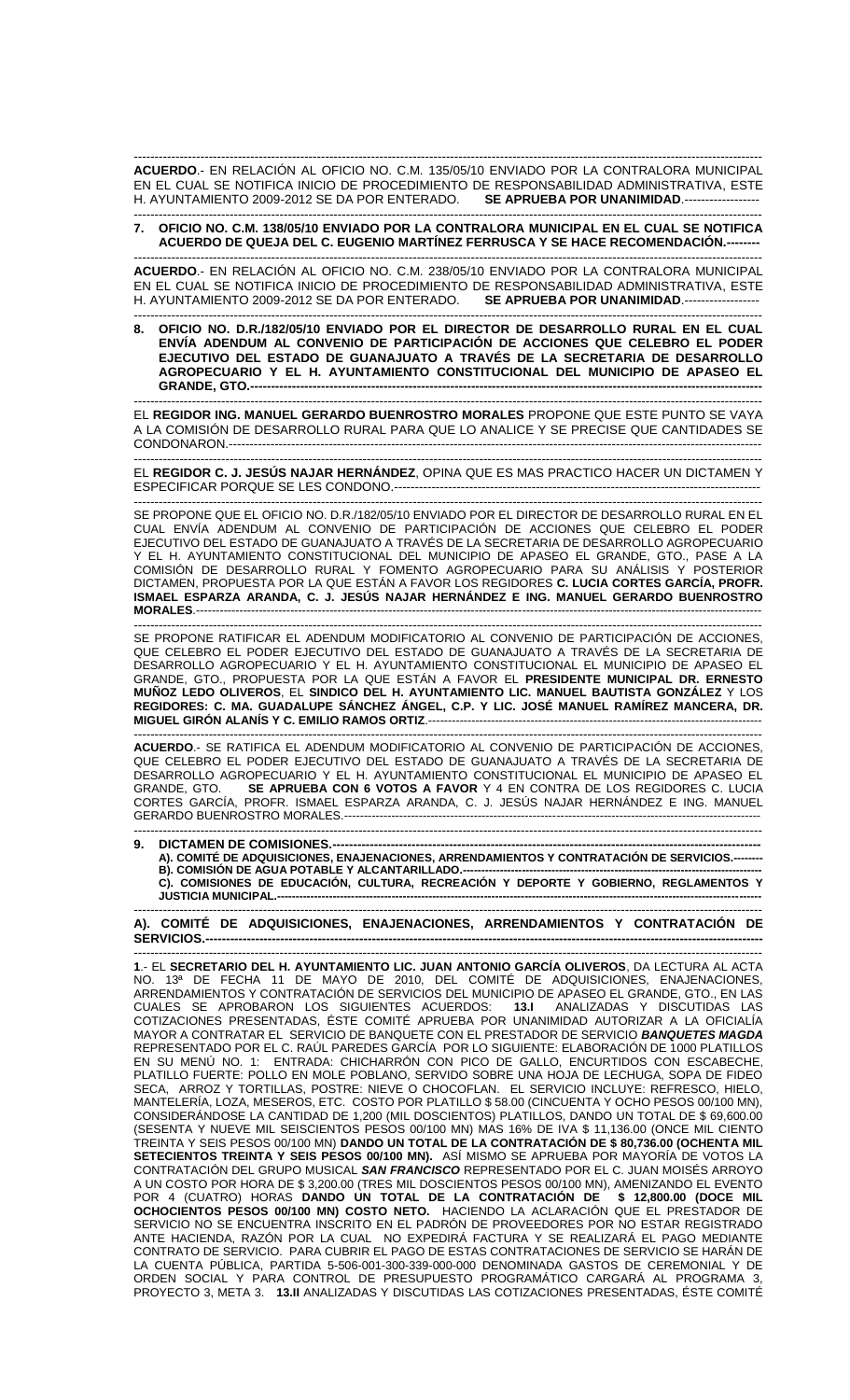APRUEBA POR UNANIMIDAD AUTORIZAR A LA DIRECCIÓN DE SEGURIDAD PÚBLICA, VIALIDAD Y TRANSPORTE A ADQUIRIR CON EL PROVEEDOR DENOMINADO *DIGITAL SYSTEMS* REPRESENTADO POR EL ING. ARTURO LARA PRECIADO 1 (UNA) COMPUTADORA DE ESCRITORIO CARACTERÍSTICAS: ACER AS5532- 1563 WIN7 **A UN COSTO DE \$ 8,300.00 (OCHO MIL TRESCIENTOS PESOS 00/100 MN) IVA INCLUIDO.** ASÍ MISMO SE APRUEBA POR UNANIMIDAD AUTORIZAR A LA DIRECCIÓN DE SEGURIDAD PÚBLICA, VIALIDAD Y TRANSPORTE A ADQUIRIR CON EL PROVEEDOR DENOMINADO *PRODAG PROYECTOS Y SERVICIOS DIGITALES DE APASEO EL GRANDE* REPRESENTADO POR EL C. ANDRÉS RAMÍREZ TAMAYO 1 (UNA) COMPUTADORA LAP TOP CARACTERÍSTICAS: PAVILION DV4-2111LA 2GB/320GB/DVDSM/14.1/WIN7BAS **A UN COSTO DE \$ 12,136.73 (DOCE MIL CIENTO TREINTA Y SEIS PESOS 73/100 MN) IVA INCLUIDO.** PARA CUBRIR EL PAGO DE ESTA ADQUISICIÓN SE TOMARÁ DE LA CUENTA RAMO XXXIII FONDO II 2010, PARTIDA 5-517-006- 508-500-508-000-000 DENOMINADA BIENES INFORMÁTICOS Y PARA CONTROL DE PRESUPUESTO PROGRAMÁTICO CARGARÁ AL PROGRAMA 1, PROYECTO 1, META 1. **13.III** ANALIZADAS Y DISCUTIDAS LAS COTIZACIONES PRESENTADAS, ÉSTE COMITÉ APRUEBA POR UNANIMIDAD AUTORIZAR AL ORGANISMO OPERADOR CMAPA A CONTRATAR LOS SERVICIOS DEL PROVEEDOR DENOMINADO *SERVICIOS EN AGUAS SUBTERRÁNEAS* REPRESENTADO POR EL ING. GILBERTO ARRIAGA LEYVA POR LOS TRABAJOS DE SONDEO S.E.V. ADICIONAL A UN COSTO DE \$ 9,500.00 (NUEVE MIL QUINIENTOS PESOS 00/100 MN) MAS 16% DE IVA \$ 1,520.00 (MIL QUINIENTOS VEINTE PESOS 00/100 MN) **DANDO UN TOTAL DE LA CONTRATACIÓN DE \$ 11,020.00 (ONCE MIL VEINTE PESOS 00/100 MN).** PARA CUBRIR EL PAGO DE ESTA CONTRATACIÓN DE SERVICIOS SE TOMARÁ DE LA CUENTA PÚBLICA PARTIDA 5-501-001-300-326-000-000 DENOMINADA MANTENIMIENTO Y CONSERVACIÓN DE INMUEBLES E INSTALACIONES Y PARA CONTROL DE PRESUPUESTO PROGRAMÁTICO CARGARÁ AL PROGRAMA 3, PROYECTO 3, META 3.", ACTA QUE SE ANEXA AL APÉNDICE DEL ACTA DE LA PRESENTE SESIÓN.---------------------------------------------------------------------------------------------------------

------------------------------------------------------------------------------------------------------------------------------------------------------- **ACUERDO.**- SE APRUEBAN LOS ACUERDOS TOMADOS EN EL ACTA NO. 13ª DE FECHA 11 DE MAYO DE 2010, DEL COMITÉ DE ADQUISICIONES, ENAJENACIONES, ARRENDAMIENTOS Y CONTRATACIÓN DE SERVICIOS DEL MUNICIPIO DE APASEO EL GRANDE, GTO. **SE APRUEBA POR UNANIMIDAD.**---------------

------------------------------------------------------------------------------------------------------------------------------------------------------- **2**.- EL **SECRETARIO DEL H. AYUNTAMIENTO LIC. JUAN ANTONIO GARCÍA OLIVEROS**, DA LECTURA AL ACTA NO. 14ª DE FECHA 18 DE MAYO DE 2010, DEL COMITÉ DE ADQUISICIONES, ENAJENACIONES, ARRENDAMIENTOS Y CONTRATACIÓN DE SERVICIOS DEL MUNICIPIO DE APASEO EL GRANDE, GTO., EN LAS CUALES SE APROBARON LOS SIGUIENTES ACUERDOS: **14.I** ANALIZADA Y DISCUTIDA LA PROPUESTA PRESENTADA, ÉSTE COMITÉ APRUEBA POR UNANIMIDAD AUTORIZAR AL ORGANISMO OPERADOR CMAPA A CONTRATAR LOS SERVICIOS DEL CONSULTOR *LABRA, S.A. DE C.V*. REPRESENTADO POR EL ING. VÍCTOR LABRA RUIZ POR LOS TRABAJOS SIGUIENTES: ASESORÍA PARA LA INTEGRACIÓN DE LA PROPUESTA TARIFARIA 2011 Y SU PRONÓSTICO DE INGRESOS PARA ESE EJERCICIO FISCAL, MEDIANTE LA CUAL SE PODRÁ CONTAR CON EL DOCUMENTO QUE DEBERÁ FORMAR PARTE DE LA INICIATIVA PARA LA LEY DE INGRESOS DEL MUNICIPIO DE APASEO EL GRANDE, CONFORME A LO ESTABLECIDO EN LOS ARTÍCULOS 18 Y 19 DE LA LEY PARA EL EJERCICIO Y CONTROL DE LOS RECURSOS PÚBLICOS PARA EL ESTADO Y LOS MUNICIPIOS DE GUANAJUATO Y EL 130 DE LA LEY ORGÁNICA MUNICIPAL. EN ESTE TRABAJO SE REALIZARÁN LAS ACTIVIDADES DE ANÁLISIS E INTEGRACIÓN DE LA INFORMACIÓN, CÁLCULO DE LOS PRECIOS PARA DETERMINAR LA PROPUESTA, INTEGRACIÓN DE LA PROPUESTA TARIFARIA, ELABORACIÓN DE LA EXPOSICIÓN DE MOTIVOS Y TODO SE PRESENTARÍA EN UN INFORME FINAL QUE ES EL DOCUMENTO EJECUTIVO PARA SUSTENTAR LA PROPUESTA. ASÍ MISMO QUEDA ESTABLECIDO QUE SE AUTORIZA LA CONTRATACIÓN, CON LA CONDICIONANTE DE QUE SE ANEXE COPIA DEL CONVENIO CON CEAG, ASÍ COMO SOLICITAR AL CONSULTOR SU REGISTRO AL PADRON DE PROVEEDORES. EL COSTO POR ESTOS SERVICIOS ES DE \$ 25,042.80 (VEINTICINCO MIL CUARENTA Y DOS PESOS 80/100 MN) MAS 16% DE IVA \$ 4,006.84 (CUATRO MIL SEIS PESOS 84/100 MN), **DANDO UN TOTAL DE LA CONTRATACIÓN DE \$ 29,049.64 (VEINTINUEVE MIL CUARENTA Y NUEVE PESOS 64/100 MN).** PARA CUBRIR EL PAGO DE ESTA CONTRATACIÓN DE SERVICIO SE TOMARÁ DE LA CUENTA PÚBLICA, PARTIDA 5-501-001-300-343-000-000 DENOMINADA ESTUDIOS, PROYECTOS E INVESTIGACIONES Y PARA CONTROL DE PRESUPUESTO PROGRAMÁTICO CARGARÁ AL PROGRAMA 6, PROYECTO 6, META 6.", ACTA QUE SE ANEXA AL APÉNDICE DEL ACTA DE LA PRESENTE SESIÓN -----------------------------------------------------------------------------------------------------------------------------------------------------------

EL **REGIDOR C.P. Y LIC. JOSÉ MANUEL RAMÍREZ MANCERA**, MANIFIESTA QUE A EL SE LE HACE UN GASTO INNECESARIO, PUES ESE TRABAJO LO PUEDEN HACER EL CONTADOR DEL ORGANISMO Y EL JURÍDICO.----------------------------------------------------------------------------------------------------------------------------------------

------------------------------------------------------------------------------------------------------------------------------------------------------- **ACUERDO**.- NO SE APRUEBA EL ACUERDO TOMADO EN EL ACTA NO. 14ª DE FECHA 18 DE MAYO DE 2010, DEL COMITÉ DE ADQUISICIONES, ENAJENACIONES, ARRENDAMIENTOS Y CONTRATACIÓN DE SERVICIOS DEL MUNICIPIO DE APASEO EL GRANDE, GTO. Y SE SOLICITA QUE EL COMITÉ MUNICIPAL DE AGUA POTABLE Y ALCANTARILLADO DE APASEO EL GRANDE, GTO., SEA QUIEN INTEGRE LA PROPUESTA TARIFARIA 2011 Y SU PRONOSTICO DE INGRESOS PARA ESE EJERCICIO FISCAL. **SE APRUEBA POR UNANIMIDAD**.------------------------------------------------------------------------------------------------------------

## ------------------------------------------------------------------------------------------------------------------------------------------------------- **B). COMISIÓN DE AGUA POTABLE Y ALCANTARILLADO.---------------------------------------------------------------------**

------------------------------------------------------------------------------------------------------------------------------------------------------- **1**.- EL **SECRETARIO DEL H. AYUNTAMIENTO LIC. JUAN ANTONIO GARCÍA OLIVEROS**, DA LECTURA AL DICTAMEN NO. CAPA/01/05/10 RELATIVO A LA SOLICITUD DE APOYO PARA EQUIPAMIENTO DEL POZO DE LA COMUNIDAD DE LA NORITA, EN EL CUAL SE APROBARON LOS SIGUIENTES ACUERDOS: **PRIMERO**.- QUE EL C. JUAN CARLOS LABRADA SÁNCHEZ QUE ESTUVO PRESENTE EN LA REUNIÓN SEA EL CONDUCTO PARA AVISARLE AL DIRECTOR DE OBRAS PUBLICAS, ING. LUIS LÓPEZ HERRERA PARA QUE REALICEN CONTACTO CON EL CONTRATISTA RUBÉN PEÑAFLOR A FIN DE REALIZAR EL AFORO AL POZO PERFORADO EN LA COMUNIDAD DE LA NORITA, DESPUÉS DE QUE SE HAYA REALIZADO UN CEPILLADO O LIMPIEZA AL MISMO, A FIN DE VER Y CUANTIFICAR LA CANTIDAD DE AGUA QUE PUDIESE EXISTIR; EN EL TRANSCURSO DE LA SEMANA DEL 17 AL 21 DE MAYO, PARA LO CUAL NOS COMUNICARA A ESTA COMISIÓN PARA ACUDIR EL DÍA QUE SE LLEVE A CABO ESTE AFORO. ASÍ MISMO LE AVISARA AL LIC. FILIBERTO VÁZQUEZ ÁNGELES, DIRECTOR DE CMAPA PARA QUE ESTE PRESENTE Y CONOCER DE LOS RESULTADOS. ESTO PARA ACEPTAR O DESCARTAR DEFINITIVAMENTE LAS POSIBILIDADES DE UTILIZACIÓN DEL POZO. **SEGUNDO**.- EL LIC. FILIBERTO VÁZQUEZ ÁNGELES CONTINUARA CON LA INTEGRACIÓN DEL EXPEDIENTE TÉCNICO PARA UNA NUEVA PERFORACIÓN PARA EL POZO DE AGUA POTABLE DE LA COMUNIDAD DE LA NORITA. **TERCERO**.- SE VERA LA POSIBILIDAD DE CONSEGUIR RECURSOS YA SEA FEDERALES, ESTATALES O MUNICIPALES PARA LA REALIZACIÓN DE ESTA OBRA, LA CUAL SE MUNICIPALIZARÍA PARA QUE SEA LA CMAPA QUIEN BRINDE EL SERVICIO DE AGUA POTABLE A LA COMUNIDAD. **CUARTO**.- SE PROPONE QUE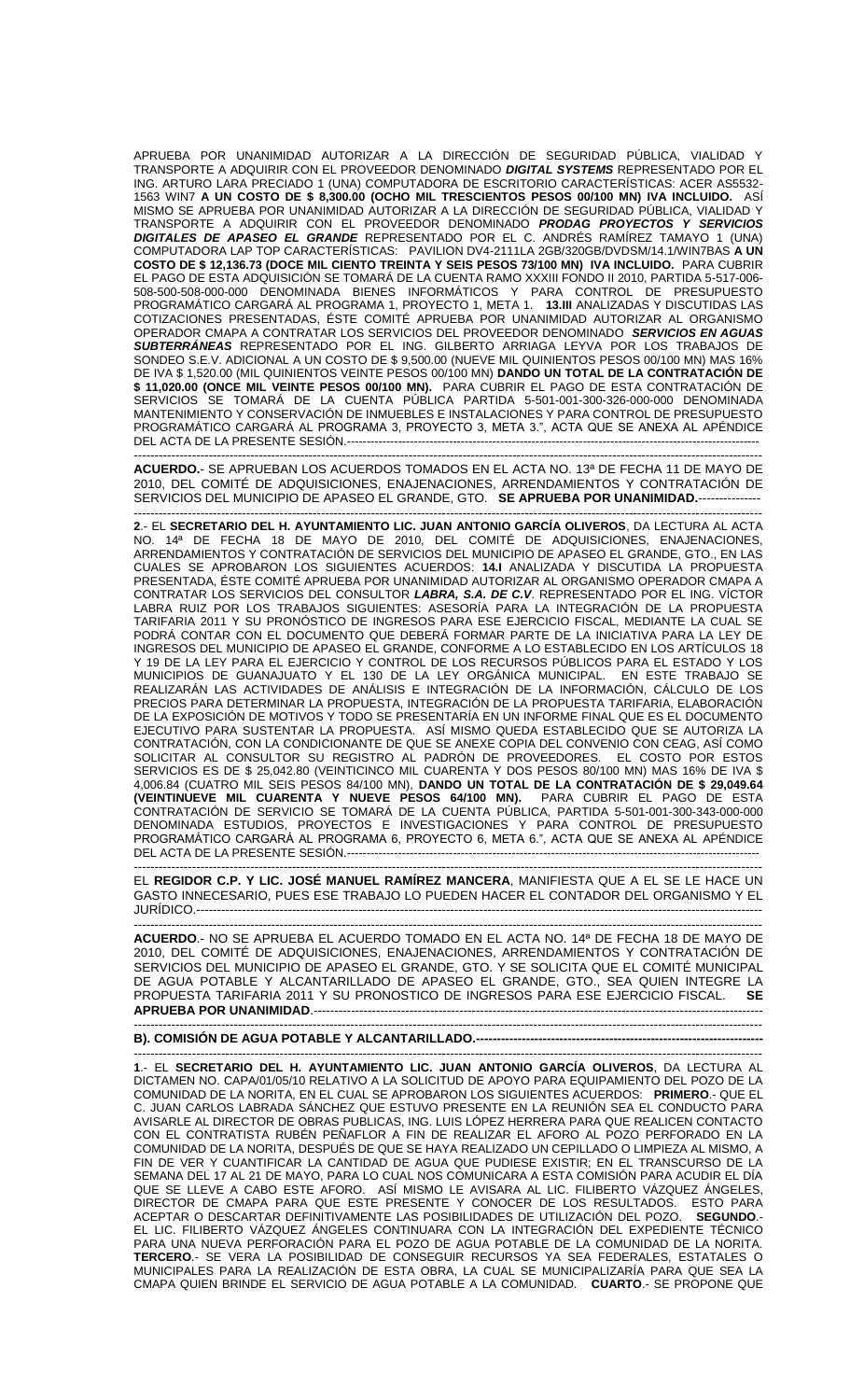EXISTA UNA MAYOR COORDINACIÓN ENTRE LA DIRECCIÓN DE OBRAS PUBLICAS Y LA CMAPA A FIN DE QUE SE TENGA LA MISMA INFORMACIÓN.", DICTAMEN QUE SE ANEXA AL APÉNDICE DEL ACTA DE LA PRESENTE SESIÓN.---------------------------------------------------------------------------------------------------------------------------------------------------

-------------------------------------------------------------------------------------------------------------------------------------------------------

**ACUERDO.**- SE APRUEBAN LOS ACUERDOS TOMADOS EN EL DICTAMEN DE LA COMISIÓN DE AGUA POTABLE Y ALCANTARILLADO NO. CAPA/01/05/10 DE FECHA 17 DE MAYO DE 2010 RELATIVOS A LA SOLICITUD DE APOYO PARA EQUIPAMIENTO DEL POZO DE LA COMUNIDAD DE LA NORITA. **SE APRUEBA POR UNANIMIDAD.**------------------------------------------------------------------------------------------------------------

------------------------------------------------------------------------------------------------------------------------------------------------------- **C). COMISIONES DE EDUCACIÓN, CULTURA, RECREACIÓN Y DEPORTE Y GOBIERNO, REGLAMENTOS**  Y JUSTICIA MUNICIPAL.----

------------------------------------------------------------------------------------------------------------------------------------------------------- **1**.- EL **SECRETARIO DEL H. AYUNTAMIENTO LIC. JUAN ANTONIO GARCÍA OLIVEROS**, DA LECTURA AL DICTAMEN NO. CECRyD02/05/2010 RELATIVO AL REGLAMENTO DEL PROGRAMA DE BECAS "CONTIGO VAMOS", EN EL CUAL SE RESUELVE LO SIGUIENTE: "**PRIMERO**.- ESTA COMISIÓN DE EDUCACIÓN, CULTURA, RECREACIÓN Y DEPORTE RESULTO COMPETENTE PARA CONOCER DEL PRESENTE ASUNTO DE CONFORMIDAD AL ARTICULO INVOCADO EN EL PROEMIO DEL PRESENTE DICTAMEN. **SEGUNDO**.- UNA VEZ EFECTUADO EL ANÁLISIS AL REGLAMENTO, ESTA COMISIÓN DETERMINA QUE ESTE SEA APLICADO CON ESTRICTO APEGO A LAS REGLAS DE OPERACIÓN PROPUESTAS. **TERCERO**.- EN BASE A LO ANTERIORMENTE EXPUESTO, LAS COMISIONES DE EDUCACION, CULTURA, RECREACION Y DEPORTE, ASI COMO LA DE GOBIERNO, REGLAMENTOS Y JUSTICIA MUNICIPAL PONEN A SU CONSIDERACIÓN DE ESTE H. AYUNTAMIENTO EL PRESENTE DICTAMEN PARA SU APROBACIÓN O LO CONDUCENTE.", DICTAMEN QUE SE ANEXA AL APÉNDICE DEL ACTA DE LA PRESENTE SESIÓN.--------------------------------------------------------------------------

------------------------------------------------------------------------------------------------------------------------------------------------------- **ACUERDO**.- SE APRUEBA EL DICTAMEN NO. CECRyD02/05/2010 DE LAS COMISIONES DE EDUCACIÓN, CULTURA, RECREACIÓN Y DEPORTE, ASÍ COMO LA DE GOBIERNO, REGLAMENTOS Y JUSTICIA MUNICIPAL, EN EL CUAL SE APRUEBAN LAS REGLAS DE OPERACIÓN DEL PROGRAMA DE BECAS "CONTIGO VAMOS". **SE APRUEBA POR UNANIMIDAD**.------------------------------------------------------------------------

-------------------------------------------------------------------------------------------------------------------------------------------------------

 $-1\leq i\leq n-1$ 

**10. ASUNTOS GENERALES.--------------------------------------------------------------------------------------------------------------**

**I.- INTERVENCIÓN DEL SECRETARIO DEL H. AYUNTAMIENTO LIC. JUAN ANTONIO GARCÍA OLIVEROS.**

------------------------------------------------------------------------------------------------------------------------------------------------------- **A).** OFICIO NO. OM/No.547/10 ENVIADO POR LA OFICIAL MAYOR EN EL CUAL SOLICITA AUTORIZACIÓN DE \$ 200,000.00 PARA PAGO DE CANTANTE PARA EL EVENTO DEL DÍA 15 DE SEPTIEMBRE.------------------

------------------------------------------------------------------------------------------------------------------------------------------------------- **ACUERDO**.- SE AUTORIZA SE TOME DE LA PARTIDA NO. 5-506-001-300-339-000-000 GASTOS DE CEREMONIAL Y DE ORDEN SOCIAL DE OFICIALÍA MAYOR LA CANTIDAD DE \$200,000.00 (DOSCIENTOS MIL PESOS 00/100M.N.) POR CONCEPTO DE 2º PAGO A LA CANTANTE QUE SE PRESENTARA EN EL EVENTO DEL DÍA 15 DE SEPTIEMBRE DE 2010. **SE APRUEBA POR UNANIMIDAD**.---------------------------------

------------------------------------------------------------------------------------------------------------------------------------------------------- **B).** COTIZACIONES PARA FESTIVIDADES DE LA FERIA DE SAN JUAN 2010.--------------------------------------------

------------------------------------------------------------------------------------------------------------------------------------------------------- LA **OFICIAL MAYOR D.G. MARÍA CELINA TAPIA PÉREZ**, DA UNA EXPLICACIÓN RELATIVA A ESTE PUNTO.------------------------------

------------------------------------------------------------------------------------------------------------------------------------------------------- LA **REGIDORA C. LUCIA CORTES GARCÍA**, OPINA QUE SE LE DEBERÍA DE METER MENOS DINERO.------- -------------------------------------------------------------------------------------------------------------------------------------------------------

EL **REGIDOR ING. MANUEL GERARDO BUENROSTRO MORALES**, SUGIERE SE HAGA UN COMPARATIVO CON CONCEPTOS Y MONTOS PARA VER ALGO MAS REAL EN CUANTO A LOS INGRESOS.--------------------

------------------------------------------------------------------------------------------------------------------------------------------------------- EL **REGIDOR C.P. Y LIC. JOSÉ MANUEL RAMÍREZ MANCERA**, PROPONE VOTARLO Y PASANDO EL EVENTO QUE LA OFICIALÍA MAYOR PRESENTE UN INFORME.--------------------------------------------------------------

------------------------------------------------------------------------------------------------------------------------------------------------------- **ACUERDO**.- SE AUTORIZA SE TOME DE LA PARTIDA NO. 5-506-001-300-339-000-000 GASTOS DE CEREMONIAL Y DE ORDEN SOCIAL DE OFICIALÍA MAYOR LA CANTIDAD DE \$1'130,000.00 (UN MILLÓN CIENTO TREINTA MIL PESOS 00/100M.N.) MÁS IVA, PARA PAGO DE LOS GASTOS DE LAS FESTIVIDADES DE LA FERIA DE SAN JUAN 2010. **SE APRUEBA CON 9 VOTOS A FAVOR** Y 1 EN CONTRA DE LA REGIDORA C. LUCIA CORTES GARCÍA.----

------------------------------------------------------------------------------------------------------------------------------------------------------- LA **REGIDORA C. LUCIA CORTES GARCÍA** MANIFIESTA QUE SU VOTO FUE EN CONTRA PORQUE SE LE HACE MUCHA INVERSIÓN PARA UNA FIESTA.-------------------------------------------------------------------------------------------------------

------------------------------------------------------------------------------------------------------------------------------------------------------- **C).** INFORME DE LA COMISIÓN PARA LO RELACIONADO A LA ELECCIÓN DE DELEGADOS EN EL MUNICIPIO.--------------------------------------------------------------------------------------------------------------------------------------

----------------------------------------------------------------------------------------------------------------------------------------------- EL **SECRETARIO DEL H. AYUNTAMIENTO LIC. JUAN ANTONIO GARCÍA OLIVEROS,** DA LECTURA AL INFORME DE LA COMISIÓN PARA LO RELACIONADO A LA ELECCIÓN DE DELEGADOS EN EL MUNICIPIO, MISMO QUE SE PONEN A CONSIDERACIÓN DEL H. AYUNTAMIENTO.----------------------------------------------------

------------------------------------------------------------------------------------------------------------------------------------------------------- **ACUERDO**.- SE APRUEBA EL INFORME DE LA COMISIÓN PARA LO RELACIONADO A LA ELECCIÓN DE DELEGADOS MUNICIPALES 2010 EN EL MUNICIPIO DE APASEO EL GRANDE, GTO. **SE APRUEBA POR UNANIMIDAD**.-----------------------------------------------------------------------------------------------------------------------------------

------------------------------------------------------------------------------------------------------------------------------------------------------- **ACUERDO**.- SE PROPONE LA FORMULA INTEGRADA POR LOS **CC. JOSÉ HONORATO ARREGUIN CENTENO Y ALFONSO MEDINA MANRÍQUEZ** PARA OCUPAR LOS CARGOS DE DELEGADO Y SUBDELEGADO MUNICIPAL RESPECTIVAMENTE EN LA COMUNIDAD DE **SAN JOSÉ AGUA AZUL**. **SE APRUEBA POR UNANIMIDAD**.------------------------------------------------------------------------------------------------------------

**ACUERDO**.- SE PROPONE LA FORMULA INTEGRADA POR LOS **CC. ELOY ORTEGA MORALES Y MIGUEL ÁNGEL LEÓN RAMÍREZ** PARA OCUPAR LOS CARGOS DE DELEGADO Y SUBDELEGADO MUNICIPAL RESPECTIVAMENTE EN LA COMUNIDAD DE **SAN PEDRO TENANGO**. **SE APRUEBA POR UNANIMIDAD**.-

-------------------------------------------------------------------------------------------------------------------------------------------------------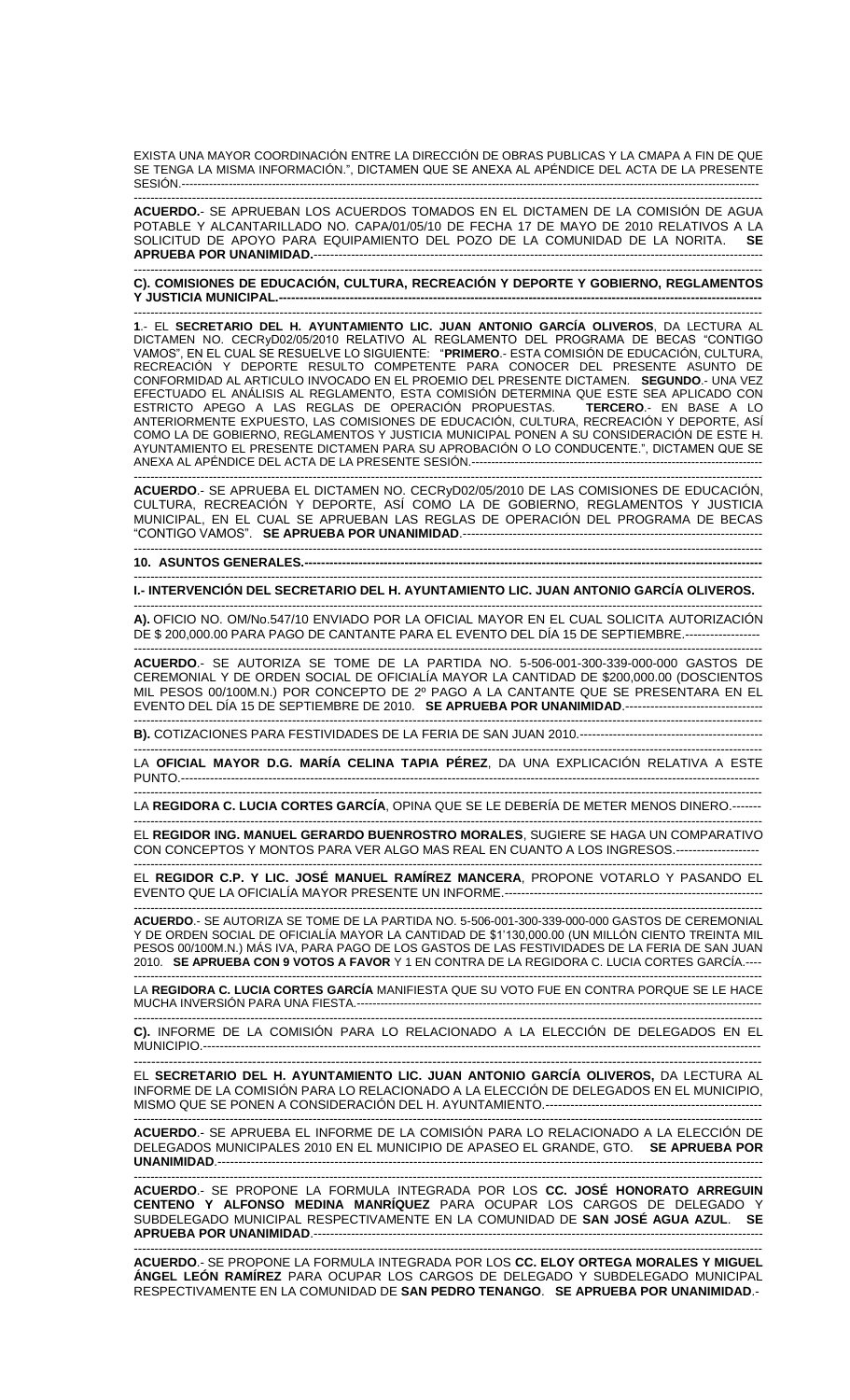------------------------------------------------------------------------------------------------------------------------------------------------------- **ACUERDO**.- SE PROPONE LA FORMULA INTEGRADA POR LAS **CC. ESTHER ÁVILA TOVAR Y JUANA PEÑA ARELLANO** PARA OCUPAR LOS CARGOS DE DELEGADO Y SUBDELEGADO MUNICIPAL RESPECTIVAMENTE EN LA COMUNIDAD DE **SAN CRISTÓBAL**. **SE APRUEBA POR UNANIMIDAD**.----------

------------------------------------------------------------------------------------------------------------------------------------------------------- **ACUERDO**.- SE PROPONE LA FORMULA INTEGRADA POR LOS **CC. EDUARDO CARREÑO MORENO y ORLANDO MARTÍNEZ PAREDES** PARA OCUPAR LOS CARGOS DE DELEGADO Y SUBDELEGADO MUNICIPAL RESPECTIVAMENTE EN LA COMUNIDAD DE **EL NACIMIENTO**. **SE APRUEBA POR UNANIMIDAD**.-----------------------------------------------------------------------------------------------------------------------------------

------------------------------------------------------------------------------------------------------------------------------------------------------- **ACUERDO**.- SE PROPONE LA FORMULA INTEGRADA POR LAS **CC. MA. CARMEN PÉREZ LARA Y NOEMÍ VALENCIA PÉREZ** PARA OCUPAR LOS CARGOS DE DELEGADO Y SUBDELEGADO MUNICIPAL RESPECTIVAMENTE EN LA COMUNIDAD DE **LA PURÍSIMA**. **SE APRUEBA POR UNANIMIDAD**.----------------

------------------------------------------------------------------------------------------------------------------------------------------------------- **ACUERDO**.- SE PROPONE LA FORMULA INTEGRADA POR LAS **CC. AURORA SANDOVAL OLVERA Y JUAN MANUEL GARITA RAMÍREZ** PARA OCUPAR LOS CARGOS DE DELEGADO Y SUBDELEGADO MUNICIPAL RESPECTIVAMENTE EN LA COMUNIDAD DE **ESTANCIA DEL LLANO**. **SE APRUEBA POR**  UNANIMIDAD.-----------------------------

------------------------------------------------------------------------------------------------------------------------------------------------------- **ACUERDO**.- SE PROPONE LA FORMULA INTEGRADA POR LOS **CC. JOSÉ MANUEL HERNÁNDEZ BRISEÑO Y J. FÉLIX GARCÍA PATIÑO** PARA OCUPAR LOS CARGOS DE DELEGADO Y SUBDELEGADO MUNICIPAL RESPECTIVAMENTE EN LA COMUNIDAD DE **LA LABOR**. **SE APRUEBA POR UNANIMIDAD**.--

------------------------------------------------------------------------------------------------------------------------------------------------------- **ACUERDO**.- SE PROPONE LA FORMULA INTEGRADA POR LOS **CC. OCTAVIO VÁZQUEZ HERNÁNDEZ Y PAULINO LARA** PARA OCUPAR LOS CARGOS DE DELEGADO Y SUBDELEGADO MUNICIPAL RESPECTIVAMENTE EN LA COMUNIDAD DE **LA PALMA**. **SE APRUEBA POR UNANIMIDAD**.--------------------

------------------------------------------------------------------------------------------------------------------------------------------------------- **ACUERDO**.- SE PROPONE LA FORMULA INTEGRADA POR LOS **CC. J. GUADALUPE HERNÁNDEZ MORALES Y MA. DEL CARMEN VÁZQUEZ TULA** PARA OCUPAR LOS CARGOS DE DELEGADO Y SUBDELEGADO MUNICIPAL RESPECTIVAMENTE EN LA COMUNIDAD DE **SAN RAMÓN**. **SE APRUEBA POR UNANIMIDAD**.---------------------------------------------------------------------------------------------------------------------------

------------------------------------------------------------------------------------------------------------------------------------------------------- **ACUERDO**.- SE PROPONE LA FORMULA INTEGRADA POR LOS **CC. PERJENTINO GONZÁLEZ LUNA Y ANTONIO SÁNCHEZ LUNA** PARA OCUPAR LOS CARGOS DE DELEGADO Y SUBDELEGADO MUNICIPAL RESPECTIVAMENTE EN LA COMUNIDAD DE **IXTLA**. **SE APRUEBA POR UNANIMIDAD**.--------------------------

------------------------------------------------------------------------------------------------------------------------------------------------------- **ACUERDO**.- SE PROPONE LA FORMULA INTEGRADA POR LOS **CC. HÉCTOR ÁNGELES HERNÁNDEZ Y ÁNGELA GONZÁLEZ AYALA** PARA OCUPAR LOS CARGOS DE DELEGADO Y SUBDELEGADO MUNICIPAL RESPECTIVAMENTE EN LA COMUNIDAD DE **TIERRABLANCA**. **SE APRUEBA POR UNANIMIDAD**.-----------

------------------------------------------------------------------------------------------------------------------------------------------------------- **ACUERDO**.- SE PROPONE LA FORMULA INTEGRADA POR LOS **CC. ANASTACIO VELÁZQUEZ PIÑA Y CALIXTO GARCÍA ESCOBEDO** PARA OCUPAR LOS CARGOS DE DELEGADO Y SUBDELEGADO MUNICIPAL RESPECTIVAMENTE EN LA COMUNIDAD DE **LOS ESCOBEDOS**. **SE APRUEBA POR**  UNANIMIDAD.----------------

------------------------------------------------------------------------------------------------------------------------------------------------------- **ACUERDO**.- SE PROPONE LA FORMULA INTEGRADA POR LAS **CC. JULIA RUBIO RUBIO Y MA. FELISA RUBIO BÁRCENAS** PARA OCUPAR LOS CARGOS DE DELEGADO Y SUBDELEGADO MUNICIPAL RESPECTIVAMENTE EN LA COMUNIDAD DE **EJIDO PUNTA DE OBRAJUELO**. **SE APRUEBA POR UNANIMIDAD**.-----------------------------------------------------------------------------------------------------------------------------------

------------------------------------------------------------------------------------------------------------------------------------------------------- **ACUERDO**.- SE PROPONE LA FORMULA INTEGRADA POR LOS **CC. J. ERNESTO NÚÑEZ MORENO Y JOSÉ BECERRA LÓPEZ** PARA OCUPAR LOS CARGOS DE DELEGADO Y SUBDELEGADO MUNICIPAL RESPECTIVAMENTE EN LA COMUNIDAD DE **PUNTA DE OBRAJUELO**. **SE APRUEBA POR UNANIMIDAD.----**

------------------------------------------------------------------------------------------------------------------------------------------------------- **ACUERDO**.- SE PROPONE LA FORMULA INTEGRADA POR LOS **CC. JOSÉ ALFREDO RAMOS TIRADO Y JUAN JOSÉ HERNÁNDEZ CENTENO** PARA OCUPAR LOS CARGOS DE DELEGADO Y SUBDELEGADO MUNICIPAL RESPECTIVAMENTE EN LA COMUNIDAD DE **CALERAS DE AMECHE**. **SE APRUEBA POR UNANIMIDAD**.-----------------------------------------------------------------------------------------------------------------------------------

------------------------------------------------------------------------------------------------------------------------------------------------------- **ACUERDO**.- SE PROPONE LA FORMULA INTEGRADA POR LOS **CC. CRISTINA PARRA SANTANA Y ASCENCION PIÑA MARTÍNEZ** PARA OCUPAR LOS CARGOS DE DELEGADO Y SUBDELEGADO MUNICIPAL RESPECTIVAMENTE EN LA COMUNIDAD DE **OJO ZARCO**. **SE APRUEBA POR**  UNANIMIDAD.------------------------------

------------------------------------------------------------------------------------------------------------------------------------------------------- **ACUERDO**.- SE PROPONE LA FORMULA INTEGRADA POR LOS **CC. ANTONIO GONZÁLEZ OLMOS Y DIANA IVETH MATEHUALA RAMOS** PARA OCUPAR LOS CARGOS DE DELEGADO Y SUBDELEGADO MUNICIPAL RESPECTIVAMENTE EN LA COMUNIDAD DE **RANCHO NUEVO**. **SE APRUEBA POR**  UNANIMIDAD.-------------------------------

------------------------------------------------------------------------------------------------------------------------------------------------------- **ACUERDO**.- SE PROPONE LA FORMULA INTEGRADA POR LOS **CC. MIGUEL ÁNGEL OLIVAS ELÍAS Y JESÚS ERNESTO BECERRA GUTIÉRREZ** PARA OCUPAR LOS CARGOS DE DELEGADO Y SUBDELEGADO MUNICIPAL RESPECTIVAMENTE EN LA COMUNIDAD DE **COL. RANCHO NUEVO**. **SE APRUEBA POR UNANIMIDAD**.------------------------------------------------------------------------------------------------------------

------------------------------------------------------------------------------------------------------------------------------------------------------- **ACUERDO**.- SE PROPONE LA FORMULA INTEGRADA POR LOS **CC. SALVADOR GARCÍA CANTERO Y ALBINO CANTERO ACOSTA** PARA OCUPAR LOS CARGOS DE DELEGADO Y SUBDELEGADO MUNICIPAL RESPECTIVAMENTE EN LA COMUNIDAD DE **JOCOQUI**. **SE APRUEBA POR UNANIMIDAD**.---------------------

------------------------------------------------------------------------------------------------------------------------------------------------------- **ACUERDO**.- SE PROPONE LA FORMULA INTEGRADA POR LOS **CC. JORGE LUIS RUBIO SÁNCHEZ Y**